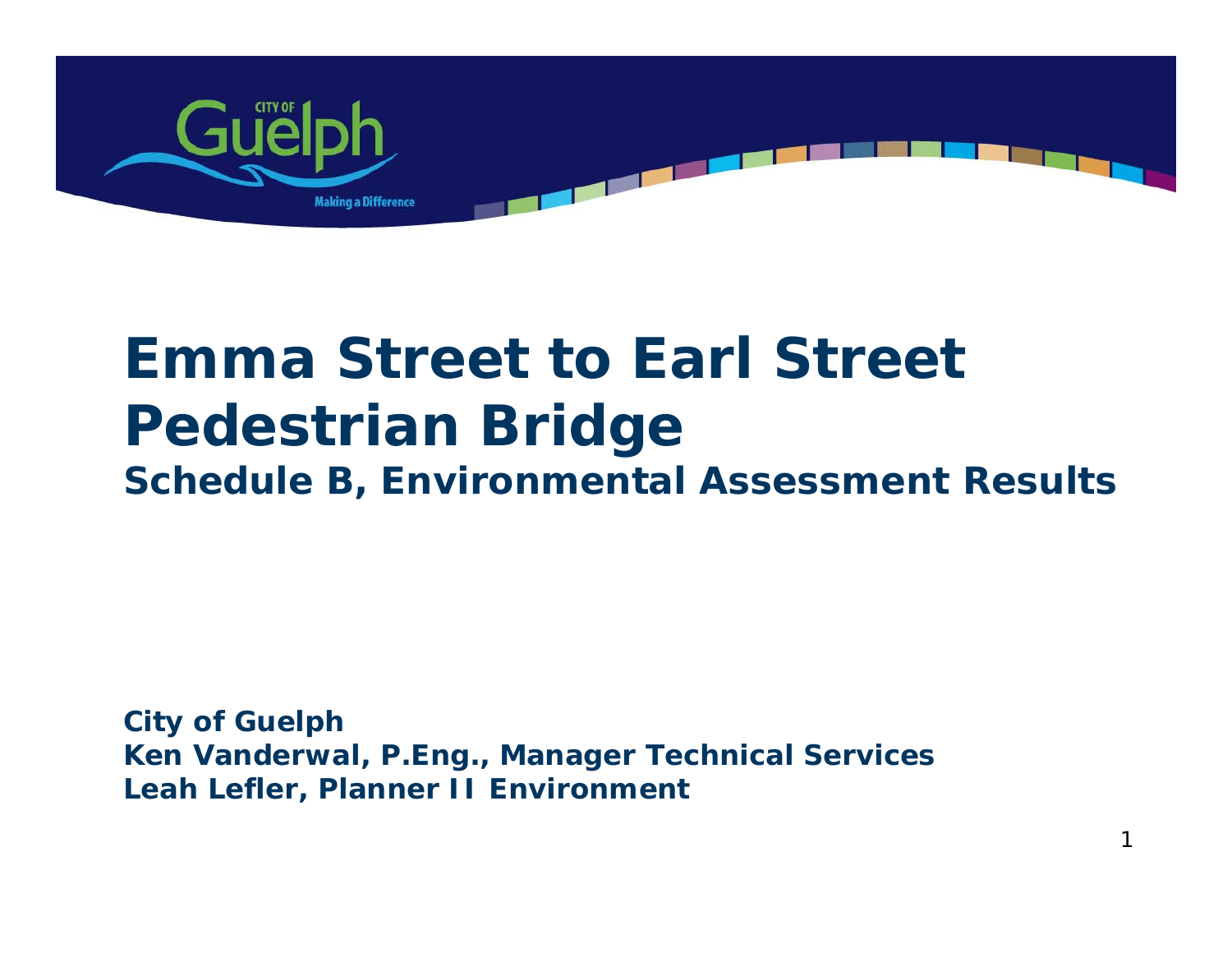## **Site Location**

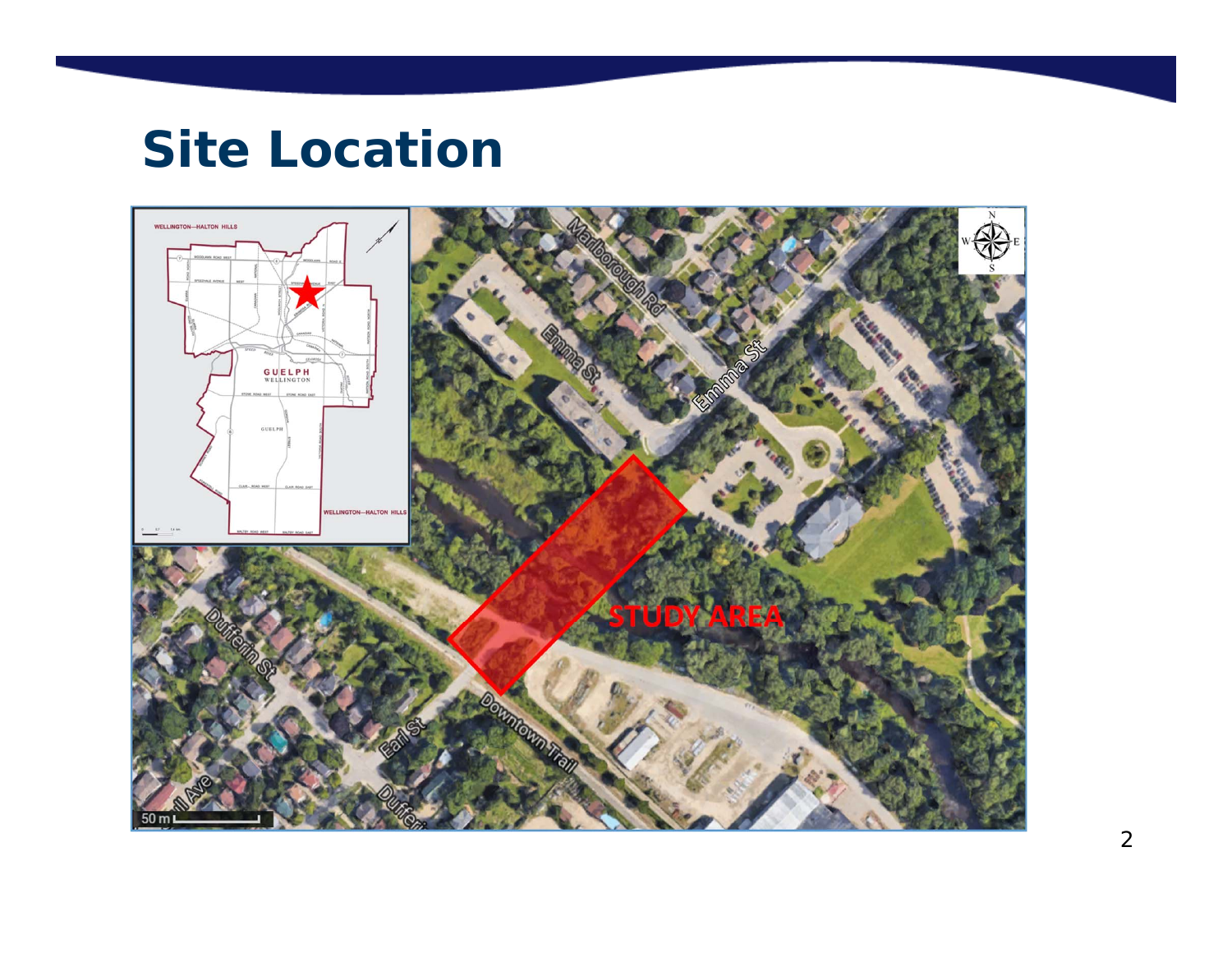### **History**



3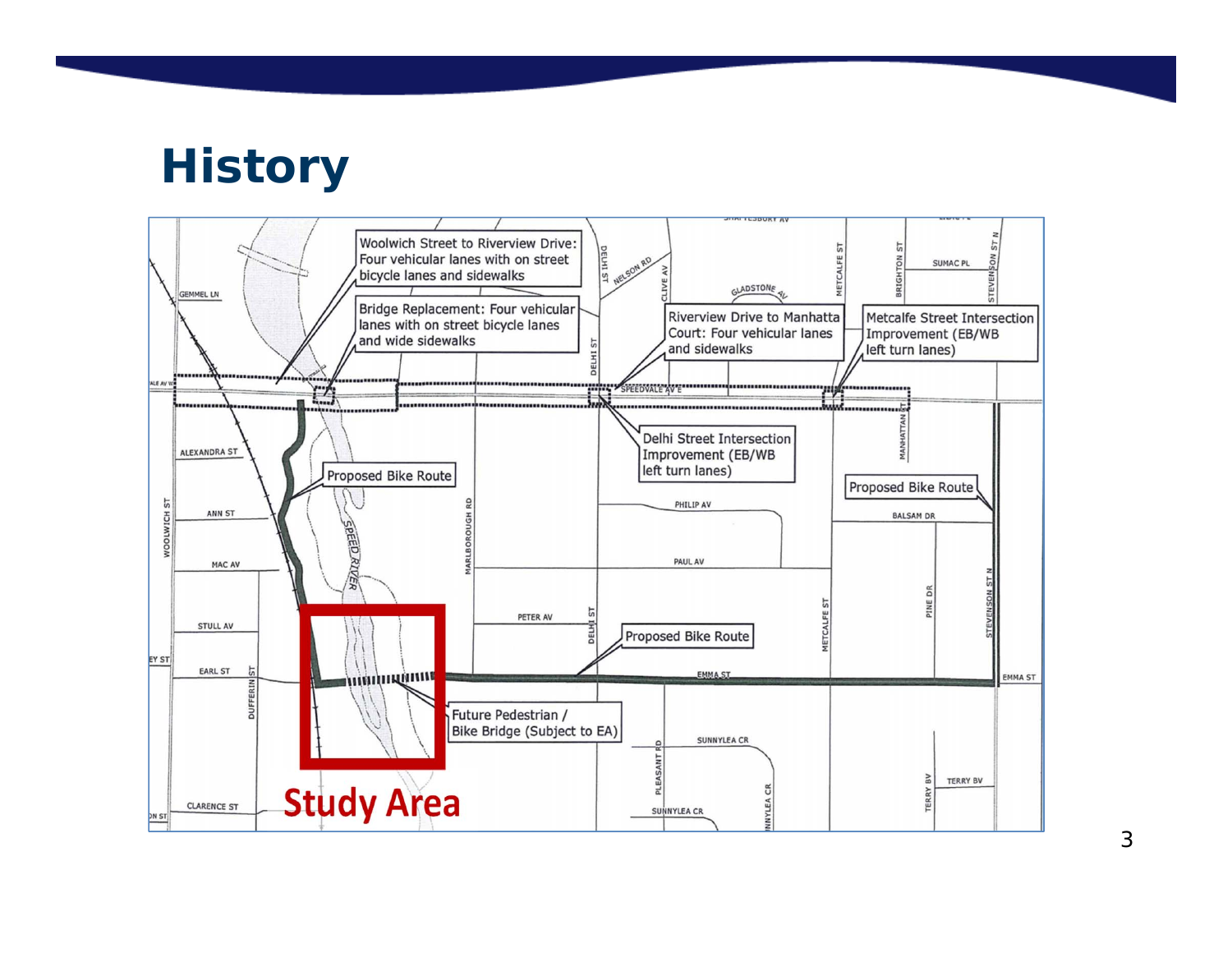### **Overview of EA process**

- • The EA followed Phases 1 and 2 of the planning and design process which involved the following studies:
	- ecological inventories
	- geomorphic assessment
	- hydraulic analysis
	- archaeological assessment
	- hydrogeological review
	- generation and evaluation of alternatives
	- public consultation
	- selection of the preferred solution
- •Opportunity statement

"The Emma Street to Earl Street bridge shall ultimately be designed as a pedestrian and cycling bridge, that provides a car free route for cyclists and pedestrians traveling between downtown and the north-east corner of the City of Guelph, with the least impact on the natural environment within the Speedvale River Valley."

• Evaluation criteria seek to balance needs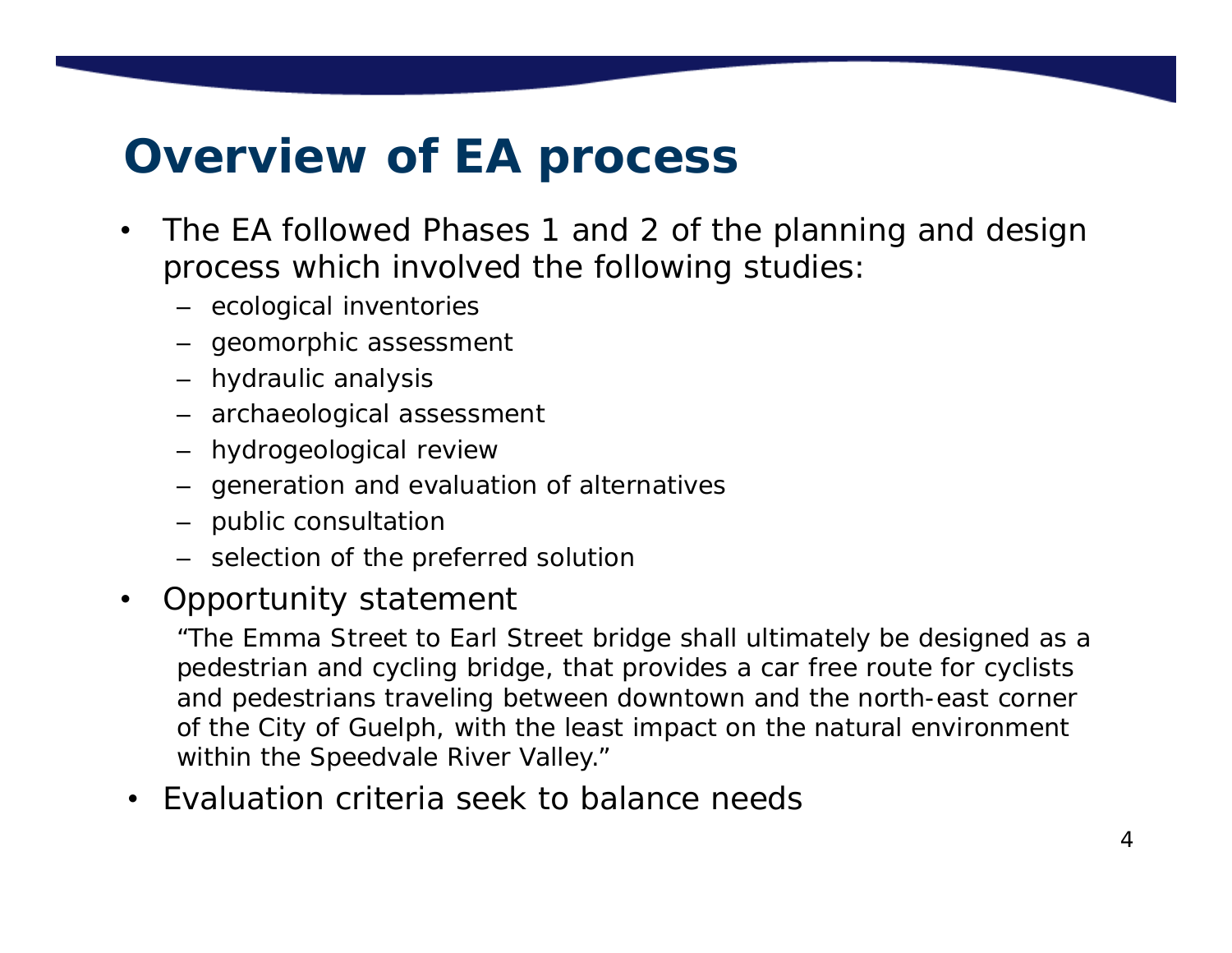# **Public Consultation**

- $\bullet$  Public Information Centre #1 was held on October 25th, 2016 to refine the Opportunity Statement.
- $\bullet$  Public Information Centre #2 was held on June 7, 2017 to provide feedback on existing conditions, evaluation criteria, preliminary evaluation of alternatives and preferred alternative.
- •What we heard
- $\bullet$  Public feedback has been incorporated into the preferred alternative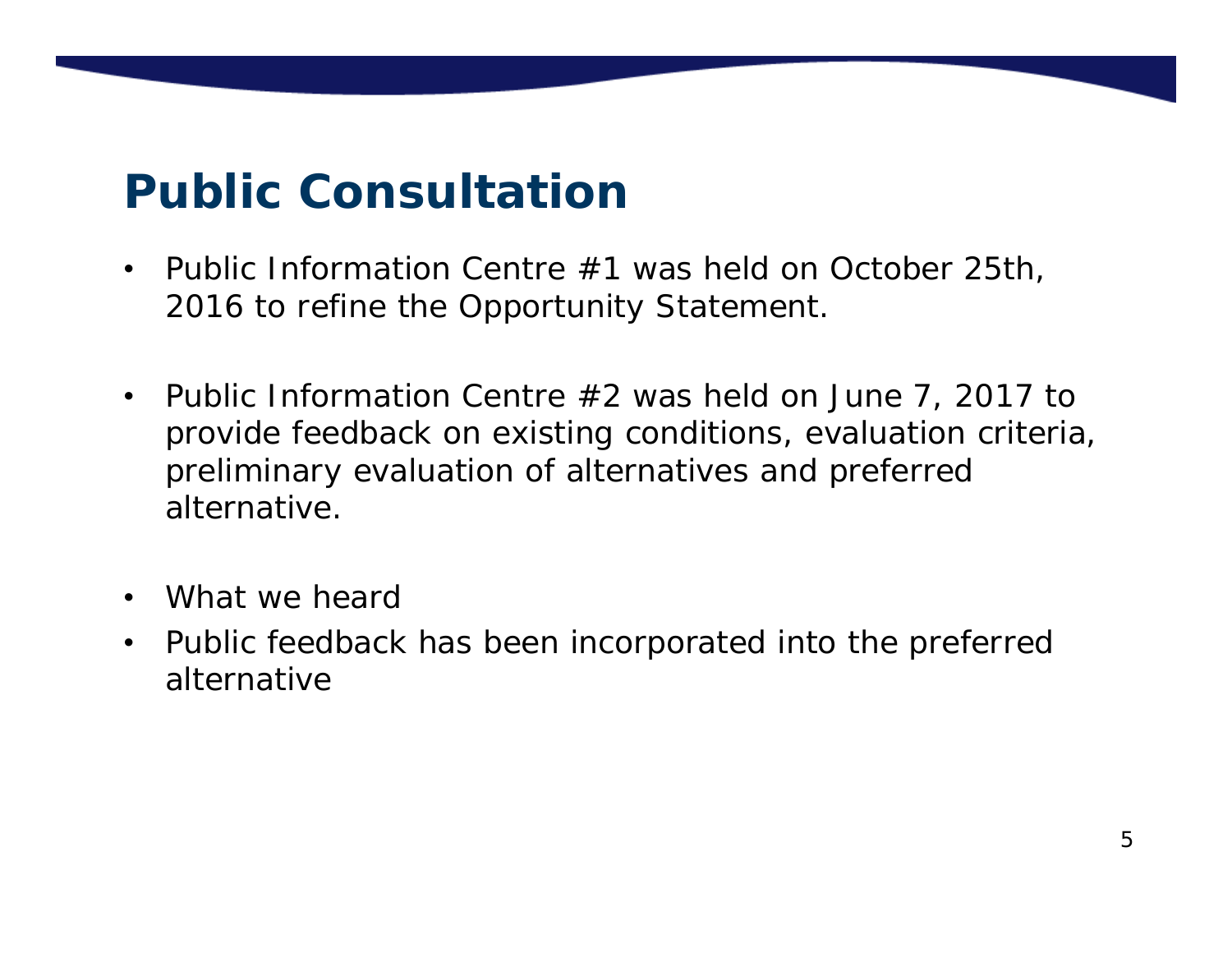#### **Evaluation of Alternatives**

|                                                        | <b>Null-Do Nothing</b> | <b>Single Span</b> | Double Span Hydro<br><b>Relocation</b> | Double Span Hydro<br>within Structure | <b>Triple</b>  |
|--------------------------------------------------------|------------------------|--------------------|----------------------------------------|---------------------------------------|----------------|
|                                                        |                        |                    |                                        |                                       | Span           |
| <b>Physical &amp; Natural Criteria</b>                 | 11                     | 10                 | $\overline{7}$                         | 10                                    | $\overline{3}$ |
| <b>Hydraulics and Flooding</b>                         | $\overline{4}$         | $\overline{4}$     | $\overline{2}$                         | $\overline{3}$                        | $\mathbf{1}$   |
| <b>Aquatic Habitat</b>                                 | 3                      | 3                  | 3                                      | 4                                     | $\mathbf{1}$   |
| <b>Terrestrial Habitat</b>                             | 4                      | 3                  | $\overline{2}$                         | 3                                     | $\mathbf{1}$   |
| <b>Social and Cultural Criteria</b>                    | 6                      | 13                 | 12                                     | 12                                    | 11             |
| <b>Public Safety</b>                                   | 0                      | $\overline{4}$     | 4                                      | 4                                     | $\overline{4}$ |
| <b>Landowner Impacts</b>                               | $\mathbf{1}$           | $2^{\circ}$        | $\overline{2}$                         | $\overline{2}$                        | $2^{\circ}$    |
| <b>Benefits to the Community</b>                       | $\mathbf{1}$           | 4                  | 4                                      | 4                                     | 4              |
| <b>Cultural and Archaeological Impacts</b>             | 4                      | $\overline{3}$     | $\overline{2}$                         | $\overline{2}$                        | $\mathbf{1}$   |
| <b>Technical and Engineering Criteria</b>              | 10                     | 11                 | 10                                     | 10                                    | $\overline{7}$ |
| <b>Impact on Existing Infrastructure</b><br>(local)    | 4                      | 4                  | $\overline{3}$                         | 3                                     | $\mathbf{1}$   |
| <b>Impact on Existing Infrastructure</b><br>(external) | $\Omega$               | 4                  | 4                                      | 4                                     | 4              |
| <b>Lifespan of Works</b>                               | 4                      | $\overline{3}$     | $\overline{3}$                         | 3                                     | $\overline{2}$ |
| <b>Policy Conformity</b>                               | $\overline{2}$         | 0                  | 0                                      | 0                                     | $\mathbf 0$    |
| <b>Economic Criteria</b>                               | 8                      | $\overline{2}$     | 5                                      | 5                                     | 5              |
| <b>Capital Costs</b>                                   | 4                      | $\mathbf{1}$       | $\overline{2}$                         | $\overline{2}$                        | 3              |
| <b>Operations and Maintenance Costs</b>                | 4                      | $\mathbf{1}$       | $\overline{3}$                         | 3                                     | $\overline{2}$ |
| <b>Cumulative Score</b>                                | 35                     | 36                 | 34                                     | 37                                    | 26             |
| <b>Rank</b>                                            | 3                      | $\overline{2}$     | 4                                      | $\mathbf{1}$                          | 5 <sub>1</sub> |

6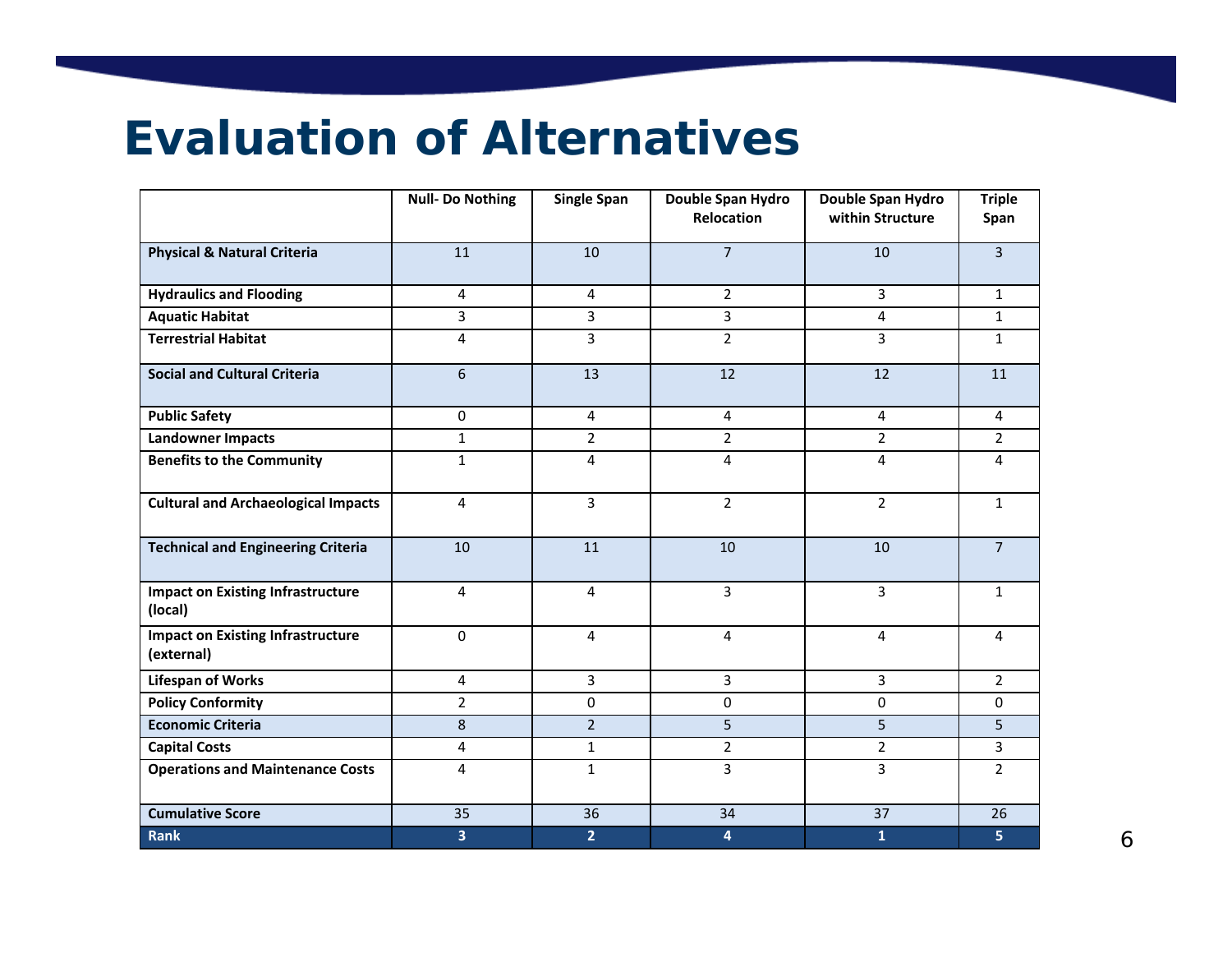#### **Environmental Considerations**

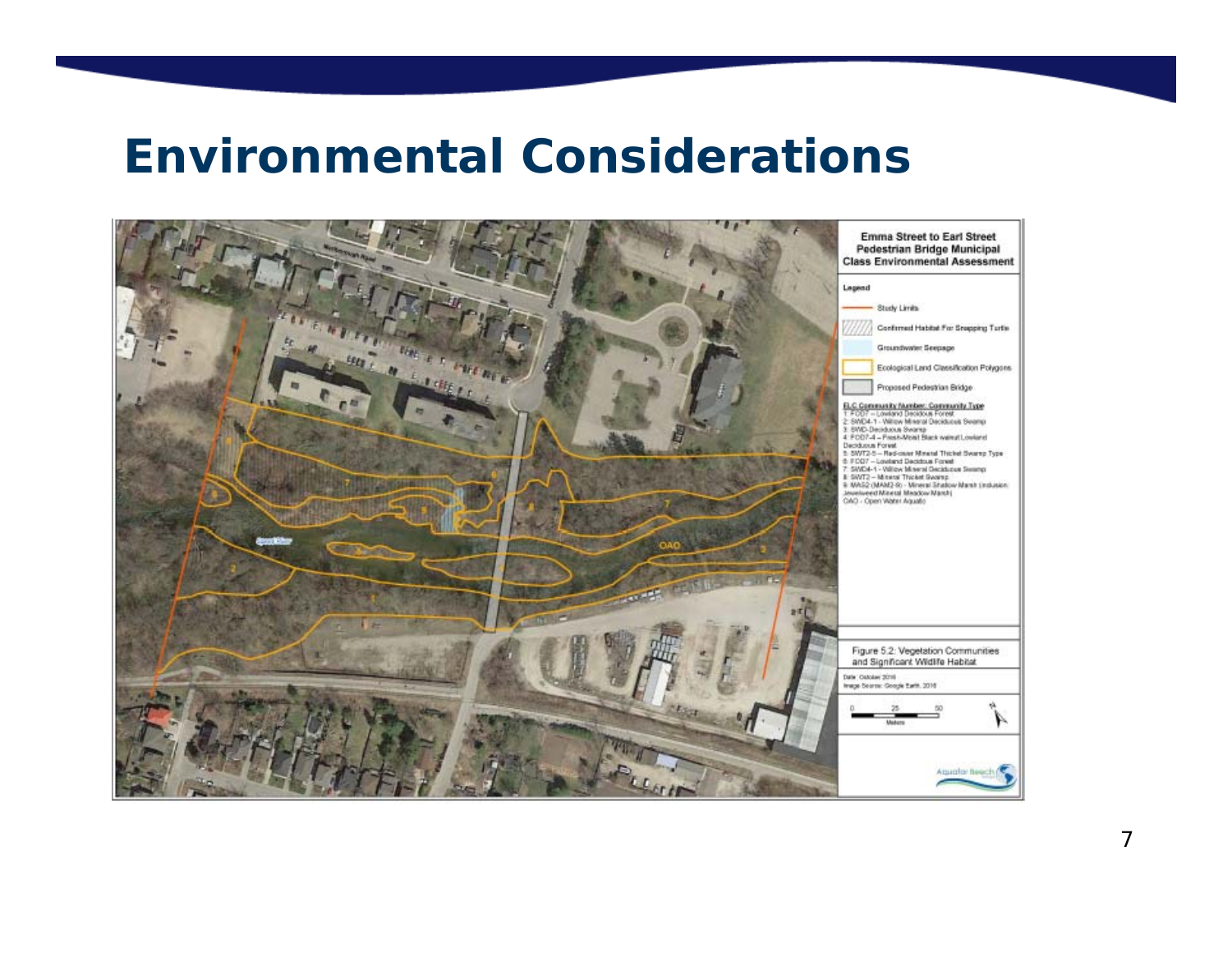### **Preferred Alternative 2B**